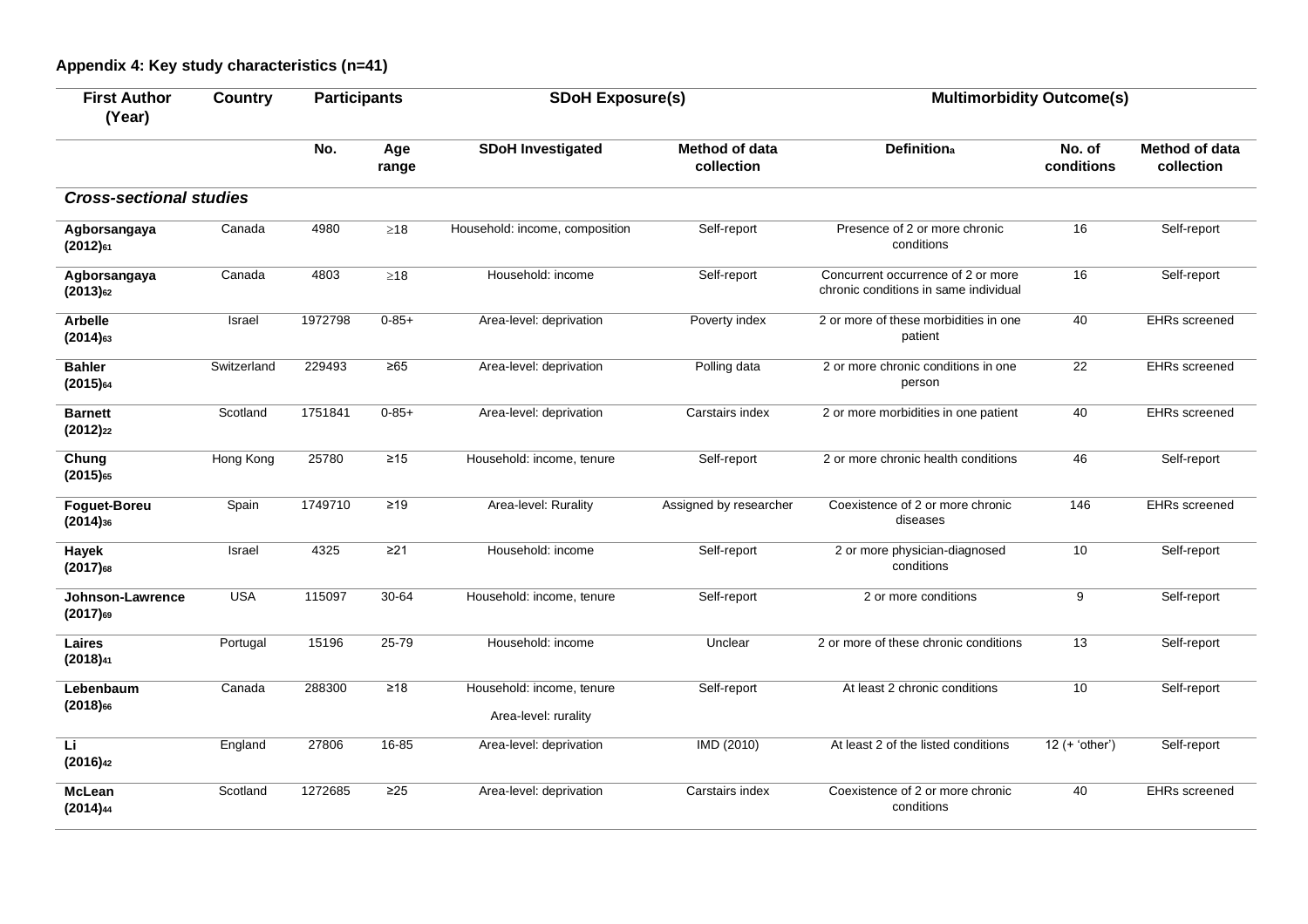| <b>Moin</b><br>(2018) <sub>46</sub>      | Canada                | 12516587 | $\geq 50$ | Area-level: deprivation                                    | ON-Marg Index                         | Co-occurrence of $2+$ (and $3+$ ) chronic<br>conditions      | 18              | <b>EHRs screened</b>           |  |  |
|------------------------------------------|-----------------------|----------|-----------|------------------------------------------------------------|---------------------------------------|--------------------------------------------------------------|-----------------|--------------------------------|--|--|
| <b>Neilsen</b><br>(2017) <sub>48</sub>   | Multiple              | 63842    | $\geq 50$ | Household: income                                          | Self-report                           | Coexistence of 2 or more chronic<br>conditions               | 12              | Self-report                    |  |  |
| Orueta<br>$(2013)_{50}$                  | Spain                 | 452698   | $\geq 65$ | Area-level: deprivation                                    | Deprivation index                     | Co-occurrence of 2 or more (or 3 or<br>more) health problems | 47              | <b>EHRs screened</b>           |  |  |
| Orueta<br>(2013) <sub>49</sub>           | Spain                 | 2262286  | $0 - 75$  | Area-level: socioeconomic inequality                       | Deprivation index                     | Number of chronic conditions                                 | 52              | <b>EHRs screened</b>           |  |  |
| Orueta<br>$(2014)_{51}$                  | Spain                 | 2262698  | $0 - 85$  | Area-level: deprivation                                    | Deprivation index                     | Coexistence of 2 or more conditions in<br>the same patient   | 52              | <b>EHRs screened</b>           |  |  |
| <b>Prazeres</b><br>$(2015)_{52}$         | Portugal              | 1993     | $\geq 18$ | Household: income, composition<br>Area-level: rurality     | Self-report                           | Presence of ≥2 or ≥3 chronic health<br>problems              | 147a            | Self-report + EHRs<br>screened |  |  |
| <b>Roberts</b><br>$(2015)_{53}$          | Canada                | 105416   | $\geq$ 20 | Household: income, education level<br>Area-level: rurality | Self-report (unclear for<br>rurality) | 2 or more, and 3 or more, chronic<br>diseases                | 9               | Self-report                    |  |  |
| Ryan<br>$(2018)_{54}$                    | Canada                | 13581191 | $0 - 105$ | Area-level: deprivation                                    | ON-Marg Index                         | Presence of 3 or more chronic<br>conditions                  | 17              | <b>EHRs screened</b>           |  |  |
| <b>Sinnott</b><br>$(2015)_{56}$          | Ireland               | 2047     | 50-69     | Household: dysfunction in childhood<br>(e.g. divorce)      | Self-report                           | 2 or more chronic diseases                                   | 20              | Self-report                    |  |  |
| <b>Stanley</b><br>$(2018)_{57}$          | New<br>Zealand        | 3489747  | $\geq 18$ | Area-level: deprivation                                    | NZDep index (2013)                    | At least 2 conditions from 2 different<br>condition lists    | 61 and 30       | <b>EHRs screened</b>           |  |  |
| <b>Stokes</b><br>$(2018)$ 67             | <b>New</b><br>Zealand | 232      | $\geq 35$ | Area-level: deprivation                                    | NZDep index (year<br>unclear)         | Presence of 2 or more morbidities in<br>one patient          | $\overline{31}$ | <b>EHRs screened</b>           |  |  |
| <b>Verest</b><br>$(2019)_{59}$           | Netherlands           | 22362    | 18-70     | Household: income                                          | Self-report                           | 2 or more chronic diseases                                   | 21              | Self-report                    |  |  |
| Violan<br>$(2014)_{35}$                  | Spain                 | 1356761  | $\geq 19$ | Area-level: deprivation                                    | Deprivation index                     | Coexistence of 2 or more chronic<br>conditions               | 146a            | <b>EHRs screened</b>           |  |  |
| <b>Longitudinal Studies</b>              |                       |          |           |                                                            |                                       |                                                              |                 |                                |  |  |
| <b>Cantarero-Prieto</b><br>$(2018)_{70}$ | Multiple              | 31536    | :≥50      | Household: composition<br>Area-level: rurality             | Interviewed (no further<br>details)   | 3 or more chronic diseases                                   | 14              | Self-report                    |  |  |
| <b>Cassell</b><br>(2018) <sub>4</sub>    | England               | 403985   | $\geq$ 18 | Area-level: deprivation                                    | IMD (year unclear)                    | 2 or more currently active long-term<br>conditions           | 36              | <b>EHRs</b> screened           |  |  |
| <b>Charlton</b><br>$(2013)_{34}$         | England               | 282887   | $\geq 30$ | Area-level: deprivation                                    | IMD (2010)                            | Dual (2 conditions) and triple (3)<br>morbidity              | 5               | <b>EHRs screened</b>           |  |  |